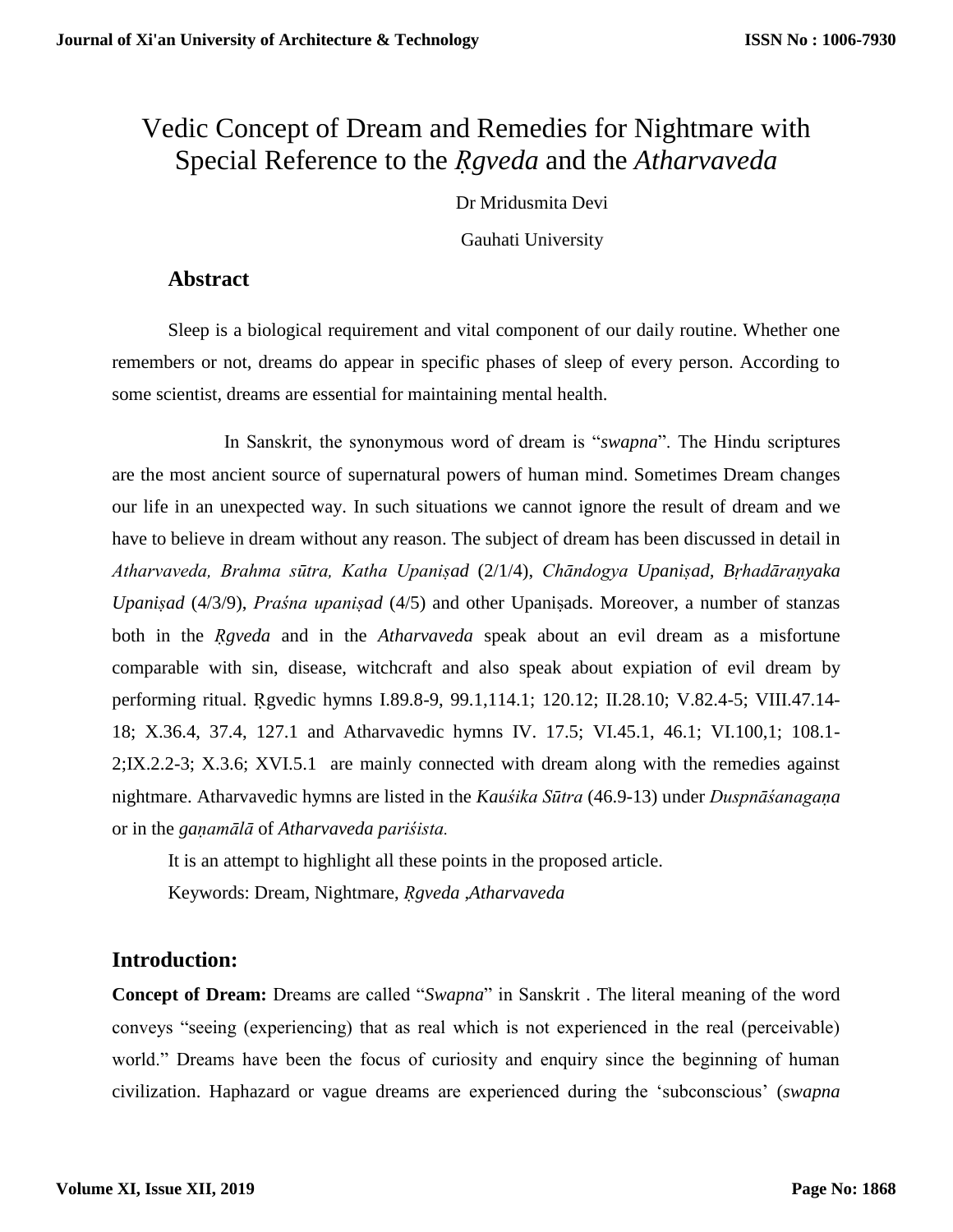*nidrā*) or 'disturbed' sleep due to sickness, stress etc. Such dreams are often short-lived, confusing and meaningless. In a state of deep sleep '*susupti*' dreams either do not appear or they appear with sharp impressions and are of longer duration. Dreams are successions of images, ideas, emotions and sensations that occur involuntarily in the mind during certain stages of sleep. The length of a dream can be very short. It may last for a few seconds or approximately 20-30 minutes.

In modern times, dreams have been seen as a connection to the unconscious mind. Dreams can have varying in natures, such as frightening, exciting, magical, melancholic, adventures or sexual. The events in dreams are generally out of control of the dreamer, though the dreamer is self concious. Dreams can, at times, occur some a creative thought to the person or give a sense of inspiration. Sometimes dream provides knowledge of the future.

Numerous investigations have been directed about dreams and such examinations go under the subject of oneirology. It is presently settled that mammals dream at the same time, maybe, reptiles and flying creatures don't. Human dream a lot and a dream can last from a few seconds to as long as forty minutes. One may have upto six or seven dreams which will in general be longer as the night advances. However, these are, for the most part, overlooked and the sleeper may not know about the fantasies by any stretch of the imagination.

In Vedic age, Dreams are believed to be the voice of the God. It is differentiated in two types in nature, good and bad dreams. It is believed that good dreams are created by god and bad dreams are by evil. Actually, dreams reflect the dreamer's feelings about events and relationship.

Dream is a much freighted phenomenon in the *Atharvaveda. Atharvaveda* describes the birth place of dream. It is said that dream is the son of *Gābhī* and agent of *Yama*. 1

*vidma te swapna janitram grāhāḥ putrosi Yamasya karaṇaḥ/* 

(we know your place of birth (*janitra)*, O sleep ; you are son of seizure (*grāhī*) agent of *Yama* )

Dream itself is ender and death<sup>2</sup> and also said that sleep is the son of *Abhūti, Niṛrti, Parābhūti , Nirbhūti* and wife of the Gods, and the sacrificer prays the god *Duswapnāśana* to protect from evil dream.<sup>3</sup>*Atharvaveda* 6.46.1 describes the characteristics of *Swapna*. *Swapna* is described as the immortal embryo of the gods, who is not alive, not dead.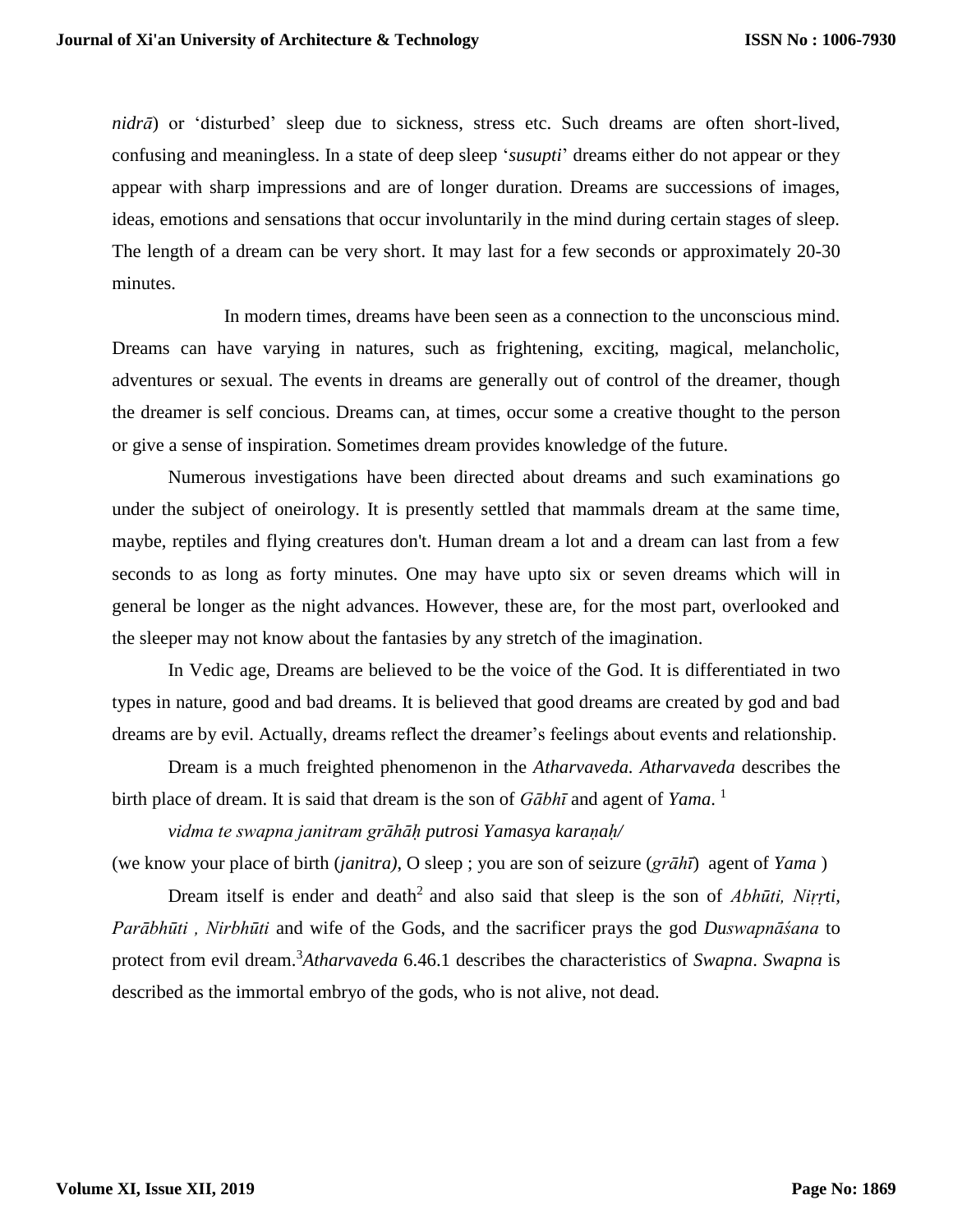# Remedies for Nightmare as described in the *Ṛgveda* and *Atharvaveda:*

 *Ṛgveda* 5.82.4-5 pray the god *Savitar* for giving a good day with prosperity and progeny by driving away evil dream and also pray him to wash away all sorrows and calamities and to send us only good one. *Ṛgveda* 8.7.14-18 hymn is also identical with bad dreams. The daughter of heaven (*Uṣas*) or the Lady of Light and also *Trita Āptya* are prayed to ward away the bad effect of evil dream. *Rgveda* 10.36.4 the priest prays  $\overline{A}$ dityas and Maruts to give shelter from *Nirṛiti* (death or destruction) and ill dream etc. *Ṛgveda* 10. 37.4 prays the god *Sūrya* to drive away every evil dream and all disease. *Ṛgveda* 10.127.1 prays the Goddess Night looks forth approaching many a spot with all her eyes. *Ṛgveda* 8.47.14 *Uṣas* (Dawn) is prayed by the prayer to transfer the evil dream to *Trita-* $\bar{A}$ *pta*, the scape-goat of the gods.

In *Atharvaveda*, we find the prayers in many verses warding away evil dream. AV.16.6 .1 prays *Uṣas*, who is concord with Vācaspati to far away evil dream makes us afraid and carries away it, to him who hates and curses us. And prays Uṣas and Agni to carry away to his enemy the ill named ones the niggards, the sadanvās, the kumbhikās, the dūṣikās, walking evil dream and sleeping evil dream, boons that will not come again, plans of non- acquisition, fetters of hatred that does not release. And so that they cannot be impotent (*vadhri*), faltering, not good, i.e., *sādhu*. <sup>4</sup>*Atharvaveda* 16.1.11 describes that dreams occur on account of our sin and prays water to carry forth our evil dream with our sin. The bad dreaming being the effect of sin, is wiped away like this sin, on the enemy, and born in such and such family and the son of such and such mother. <sup>5</sup> *Atharvaveda* 16.7.8 stated as:

### *idaṁaha māmuṣyāyaṇe'muṣyāḥ putre duṣvapnyaṁ mṛje*//

The plant *Apāmārga* or *Sahadevī* is mentioned in the *Atharvaveda* 4.17.7 as a protector of evil dream .*Atharvaveda* 6.45 and 46 hymns are directed against bad dreams. The practice of both this hymns mentioned at the *Kauśika Sūtra<sup>6</sup>* as follows: "With 6.45 and 46 the person that has an (evil) dream rinses his face. If he has had an excessively frightful dream he offers a cake of mixed gain, and deposits a second in the territory of an enemy." The *Ṛsi* of this *sūkta* prays god *duḥsvapnanāśana, Indra, Brahmanaspati, Agni* and *Ᾱňgirasa* to protect them from difficulty and distress..<sup>7</sup>There offer prayer to sleep as a true god, born of death is a recurrent theme in the Vedas, as it is in many other religious traditions, dwelling between and beyond the opposition of life and death, the deity sleep is believed to have the power of protecting nightmares. People during the vulnerable hours of their sleep<sup>8</sup> *Atharvaveda* 6.46.3 bad dreams or nightmares are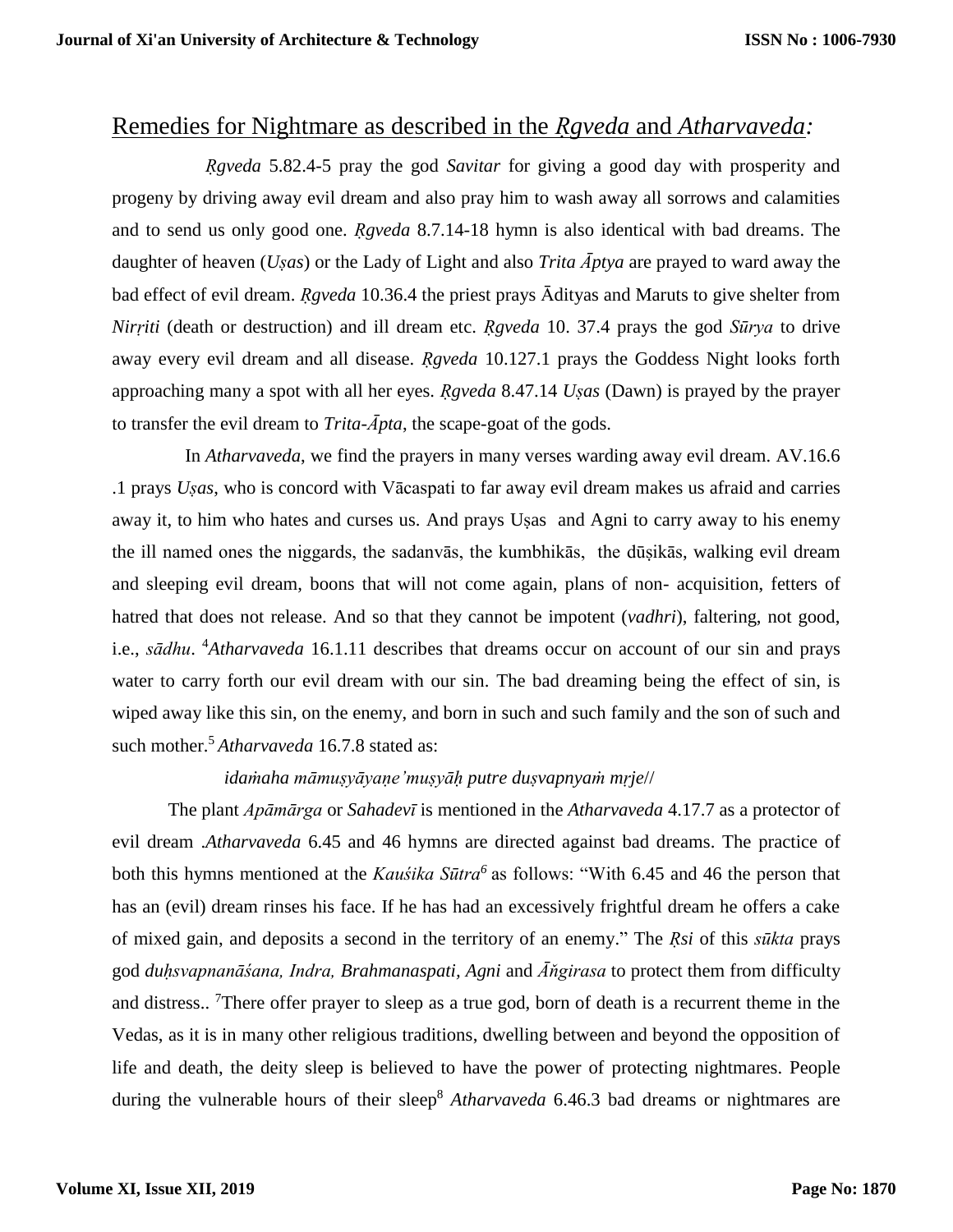compared to walking enemies of our day to day life. *Varuṇānī* is his mother and *Yama* is his father. *Svapna* is also known by the name *Araaru*. The verse is as follows:

> *yo na jīvo'si na mṛto devānāmamṛtagarbho'si svapna/ varuṇānī te mātā yamaḥ pitārarūnārmāsi//* (AV. 6.46.1)

*Atharvaveda* 7.100 .1 also one may be recited for warding off bad dream. In this verse the priest prays the god *duḥsvapnanāśana* as:

"I turn away from evil-dreaming, from bad-dreaming, from ill-success (*abhūti*); I make *brahmana* my inner [defense]; [I put] away the pains having the aspect of dreams".<sup>9</sup>

According to *Kauś*., 46.12 *Atharvaveda* 7.101.hymn is used in a rite against ill effect from food eaten in dreams. It is described there that what food the dreamer eaten in dream so that, that food is not found in the morning and that all be propitious to him i.e., all ill event will be good for the dreamer.<sup>9</sup>*Atharvaveda* 9.2.2-3 are also used against nightmare according to *Kauśika sūtra* 46.9 along with some other hymns. The second verse of this *sūkta* prays the god *Kāma* to ward away evil dream from the dreamer which is offensive to his mind and eye, which annoyed and does not pleased him, and take away to his enemy. In the third stanza of this hymn it is also prayed to god *Kāma* to take away nightmare to his enemy who tries to lose upon him. According to *Atharvaveda* 10.3.6 an amulet of *Varaṇa* is tied against evil dream. *Atharvaveda* 6.121.1 prays the god *Niṛrti* to remove sins which occur from evil dreaming. This mantra is repeated again in the *Atharvaveda* 7.83.4, but there the god *Varuṇa* is prayed for removing the sin of nightmare. *Atharvaveda* 19.56 describes that the sleep comes from the world of Yama, the ruler of the departed, resolute, affected men with rapture, and created the Asura's dwelling, ghost, wellknowing, with the solitary and there also found prayers related to remedy of nightmare. *Atharvaveda* 6.46 and 19.56 are associated with Yama. *Atharvaveda* 19.57 prays for removing evil dreaming of one who is offensive (*apriya*). There the god *Duspna* is prayed for warding off our evil dream and dividing off to him who hates us.

#### **Conclusion:**

 From the above, it may be concluded that the proper prayers and rituals not only protect us from bad dreams but also they can redirect these dreams against our enemies. The rituals which are performed to protect us from discomfort of nightmare but these rituals cannot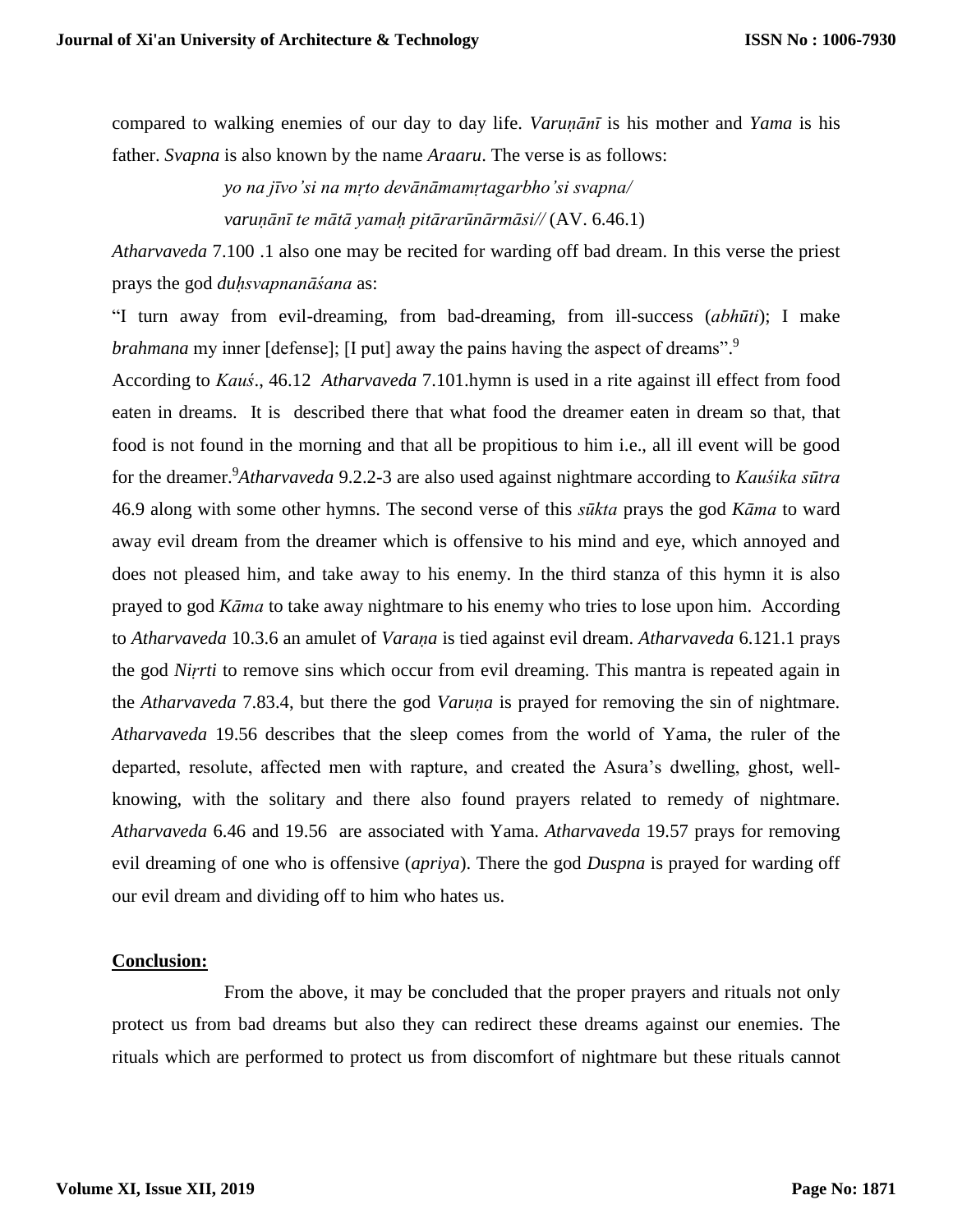secure us from evil dream. Actually, dreams are the result of our sleeping time when soul leaves the body and actually undergoes the experiences which the walking mind remembers.

In Vedic era the sacrificer or other primitive men try to remove the actual impurity of nightmare naturally through given oblation to some specific god and transferring the burden to another. The second process is found in the *Atharvaveda*. It is seen that auspicious dreams naturally appear much less frequently in the ritual.

#### **End Notes:**

- 1. *AV*.16.5.1
- 2. *Ibid*., 16.5.2
- 3. *Ibid*., 16.5.3-10
- 4. *Ibid*., 16.6.2-11
- 5. *Ibid*.,16.7.8
- 6. *Kaus*.,46.9-10
- 7. *AV*., 6.45.1-3
- 8. *Ibid*., 6.46.1-2
- 9. *Atharvaveda Saṁhitā*, Edited and revised by K.L. Joshi, 2009, Delhi
- 10. *Ibid*.7.101.1

### **Bibliography:**

| Atharvaveda Samhita., | with the Commentary of Sayanacarya, ed. by           |
|-----------------------|------------------------------------------------------|
|                       | Shankar Panurang Pandit, Varanasi, 1989.             |
| Bloomfield.,          | (HYMNS OF THE ATHARVAVEDA) SACRED                    |
|                       | BOOK OF THE EAST, VOL. XLII, ED.BYF.                 |
|                       | MAXMULLAR, MOTILAL BANARASIDASS,                     |
|                       | Delhi, reprint, 2011                                 |
| Devsarma R N.,        | Atharvaveda, translated in Assamese along with       |
|                       | abstract of Sāyana Bhāşya and original text, Vol. I, |
|                       | Vedic Research and Global study centre, Nagaon,      |
|                       | 2005,                                                |